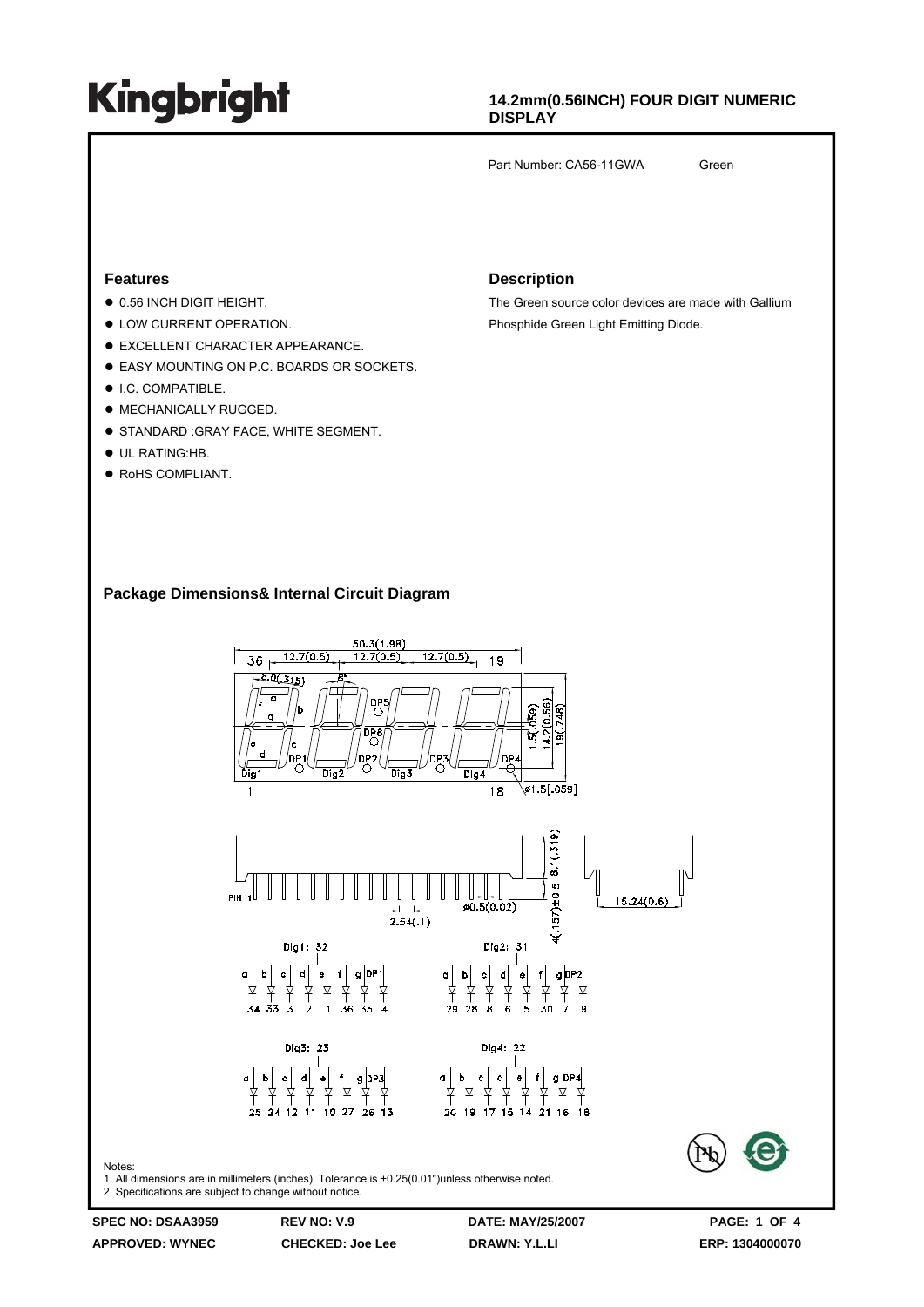| <b>Selection Guide</b> |             |                |                        |       |                                    |  |  |  |  |  |
|------------------------|-------------|----------------|------------------------|-------|------------------------------------|--|--|--|--|--|
| Part No.               | <b>Dice</b> | Lens Type      | Iv (ucd) [1]<br>@ 10mA |       | <b>Description</b>                 |  |  |  |  |  |
|                        |             |                | Min.                   | Typ.  |                                    |  |  |  |  |  |
| CA56-11GWA             | Green (GaP) | WHITE DIFFUSED | 3000                   | 13000 | Common Anode, Rt.<br>Hand Decimal. |  |  |  |  |  |

Note:

1. Luminous intensity/ luminous Flux: +/-15%.

**Electrical / Optical Characteristics at TA=25°C**

| Symbol              | <b>Parameter</b>         | <b>Device</b> | Typ. | Max. | <b>Units</b> | <b>Test Conditions</b> |
|---------------------|--------------------------|---------------|------|------|--------------|------------------------|
| λpeak               | Peak Wavelength          | Green         | 565  |      | nm           | $IF=20mA$              |
| λD [1]              | Dominant Wavelength      | Green         | 568  |      | nm           | $IF=20mA$              |
| $\Delta\lambda$ 1/2 | Spectral Line Half-width | Green         | 30   |      | nm           | $IF=20mA$              |
| С                   | Capacitance              | Green         | 15   |      | рF           | $V_F = 0V$ : f = 1MHz  |
| VF [2]              | <b>Forward Voltage</b>   | Green         | 2.2  | 2.5  | V            | $IF=20mA$              |
| lR                  | <b>Reverse Current</b>   | Green         |      | 10   | uA           | $VR=5V$                |

Notes:

1.Wavelength: +/-1nm.

2. Forward Voltage: +/-0.1V.

#### **Absolute Maximum Ratings at TA=25°C**

| <b>Parameter</b>                                    | Green                                | <b>Units</b> |  |
|-----------------------------------------------------|--------------------------------------|--------------|--|
| Power dissipation                                   | 62.5                                 | mW           |  |
| DC Forward Current                                  | 25                                   | mA           |  |
| Peak Forward Current [1]                            | 140                                  | mA           |  |
| Reverse Voltage                                     | 5                                    | v            |  |
| Operating / Storage Temperature                     | -40 $^{\circ}$ C To +85 $^{\circ}$ C |              |  |
| Lead Solder Temperature[2]<br>260°C For 3-5 Seconds |                                      |              |  |

Notes:

1. 1/10 Duty Cycle, 0.1ms Pulse Width.

2. 2mm below package base.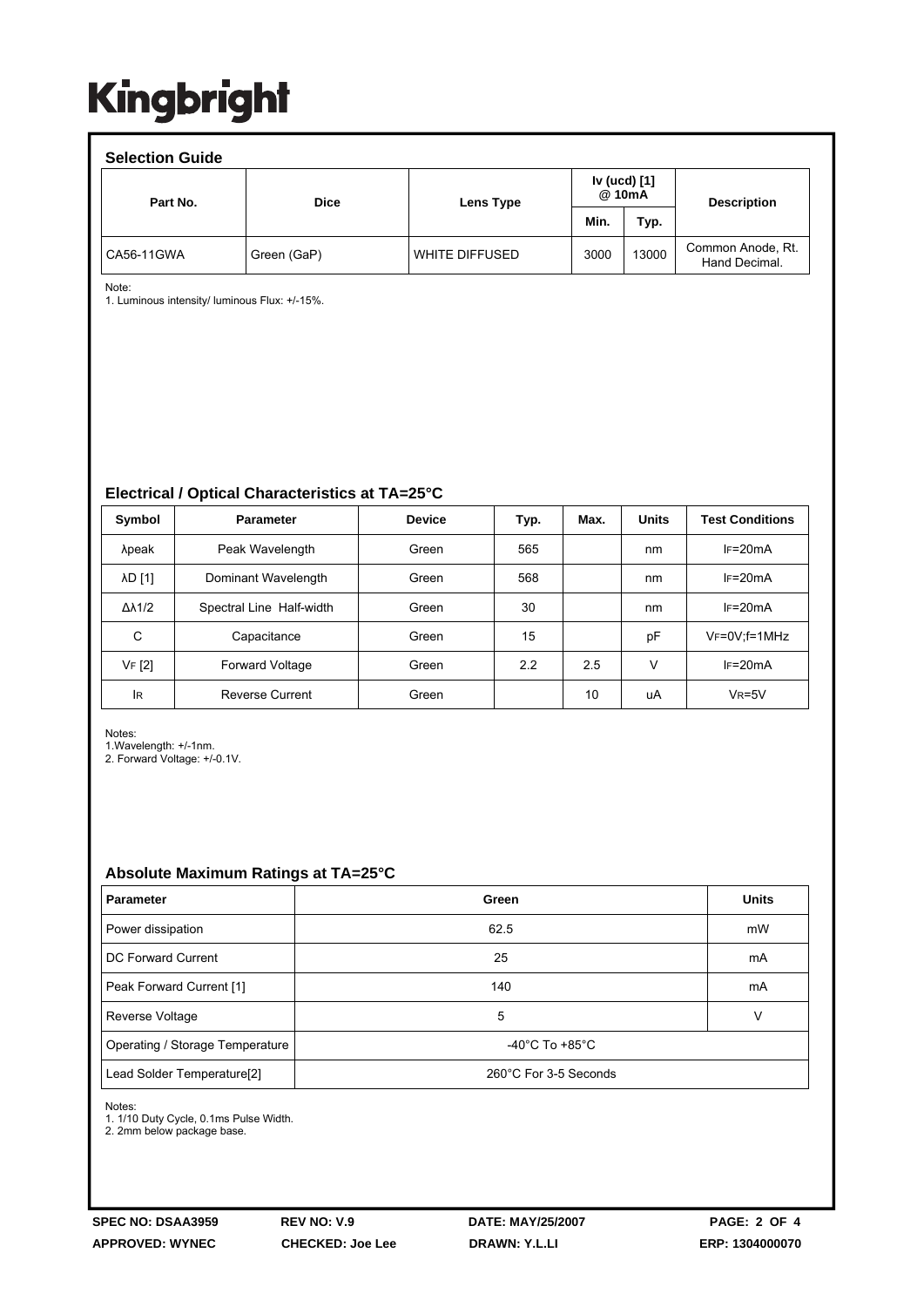